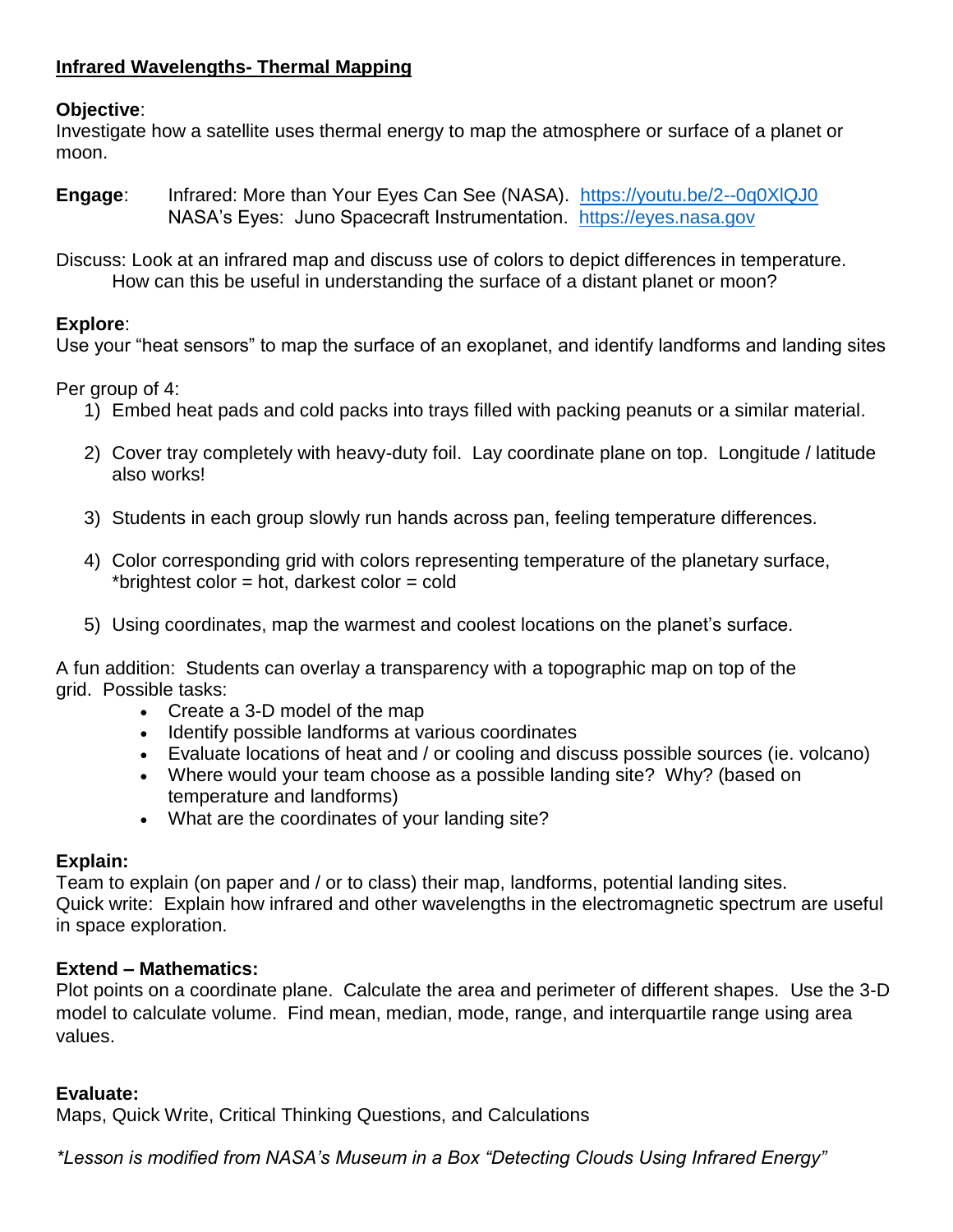# **Topics Covered:**

| Science:        | Thermal energy: conduction / convection / radiation<br>Electromagnetic spectrum- infrared wavelength<br>Solar system exploration and techniques<br>Landforms |
|-----------------|--------------------------------------------------------------------------------------------------------------------------------------------------------------|
| Math:           | Coordinate planes, area, perimeter, volume, mean, median, mode, range, and<br>interquartile range                                                            |
| Social Studies: | Topographic maps, latitude and longitude                                                                                                                     |

### **Science TEKS, Grade 6 Learning Standards:**

- 6.2 (A) Plan and implement comparative and descriptive investigations by making observations, asking well-defined questions, and using appropriate equipment and technology.
- 6.2 (B) Design and implement experimental investigations by making observations, asking well-defined questions, formulating testable hypotheses, and using appropriate equipment and technology.
- 6.2 (C) Collect and record data using the International System of Units (SI) and qualitative means such as labeled drawings, writing, and graphic organizers.
- 6.2 (E) Analyze data to formulate reasonable explanations, communicate valid conclusions supported by the data, and predict trends.
- 6.3 (A) In all fields of science, analyze, evaluate, and critique scientific explanations by using empirical evidence, logical reasoning, and experimental and observational testing, including examining all sides of scientific evidence of those scientific explanations, so as to encourage critical thinking by the student.
- 6.3 (B) Use models to represent aspects of the natural world such as a model of Earth's layers.
- 6.3 (C) Identify advantages and limitations of models such as size, scale, properties, and materials.
- 6.9 (A) Investigate methods of thermal energy transfer, including conduction, convection, and radiation.
- 6.9 (B) Verify through investigations that thermal energy moves in a predictable pattern from warmer to cooler until all the substances attain the same temperature such as an ice cube melting.
- 6.11 (C) Describe the history and future of space exploration, including the types of equipment and transportation needed for space travel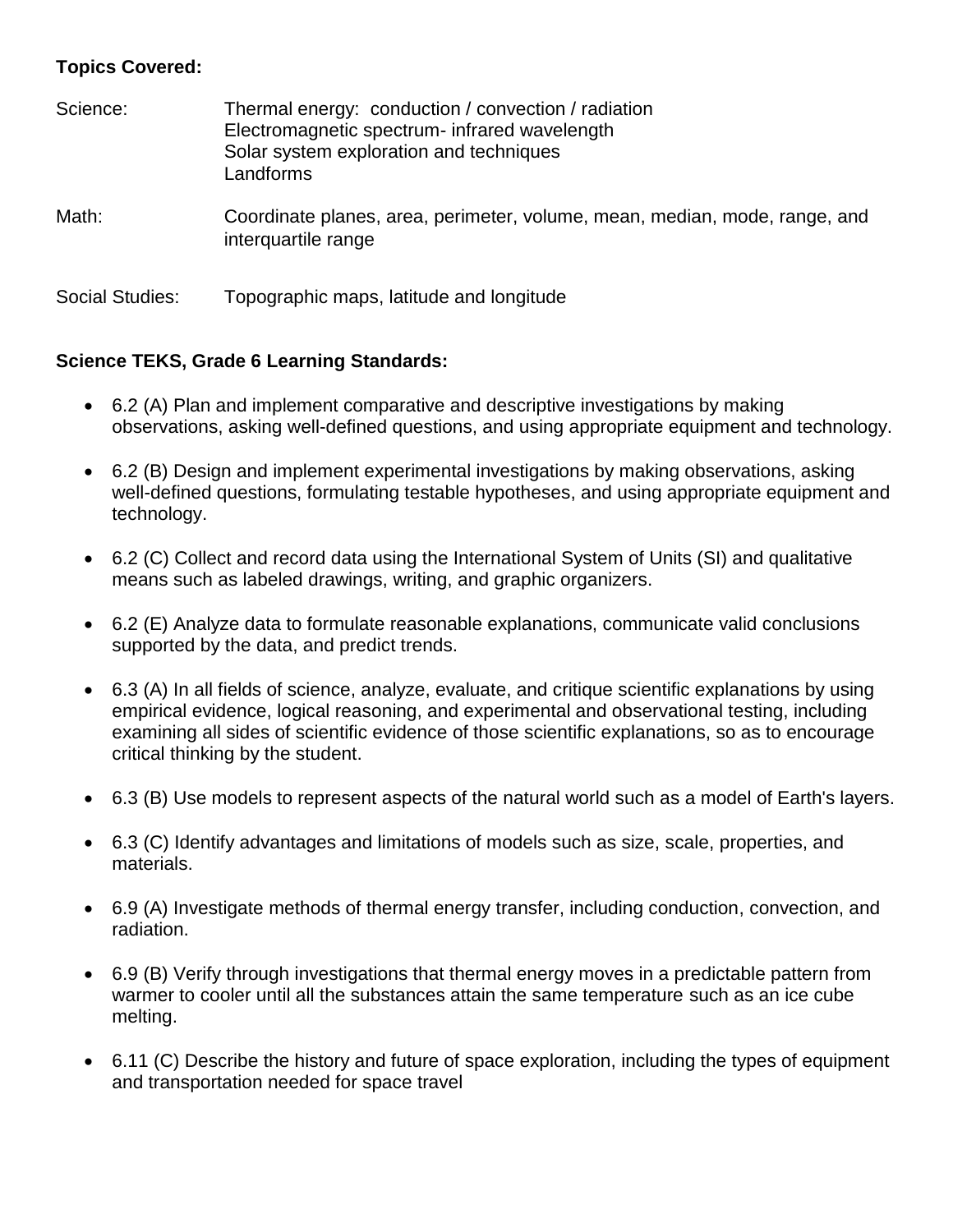### **Math TEKS, Grade 6 Learning Standards:**

- 6.11(A) graph points in all four quadrants using ordered pairs of rational numbers
- 6.8(D) determine solutions for problems involving the area of rectangles, parallelograms, trapezoids, and triangles and volume of right rectangular prisms where dimensions are positive rational numbers
- 6.12(C) summarize numeric data with numerical summaries, including the mean and median (measures of center) and the range and interquartile range ( IQR) (measures of spread), and use these summaries to describe the center, spread, and shape of the data distribution
- 6.12(D) summarize categorical data with numerical and graphical summaries, including the mode, the percent of values in each category (relative frequency table), and the percent bar graph, and use these summaries to describe the data distribution
- 6.4(E) represent ratios and percents with concrete models, fractions, and decimals
- 6.5(C) use equivalent fractions, decimals, and percents to show equal parts of the same whole
- 6.5(A) represent mathematical and real‐world problems involving ratios and rates using scale factors, tables, graphs, and proportions

Salado Junior High Salado Junior High 254-239-8095 254-718-7670 [Laura.tomlin@saladoisd.org](mailto:Laura.tomlin@saladoisd.org) [Colleen.gilchrest@saladoisd.org](mailto:Colleen.gilchrest@saladoisd.org)

Laura Tomlin, 6<sup>th</sup> Grade Science Colleen Gilchrest, 6<sup>th</sup> Grade Math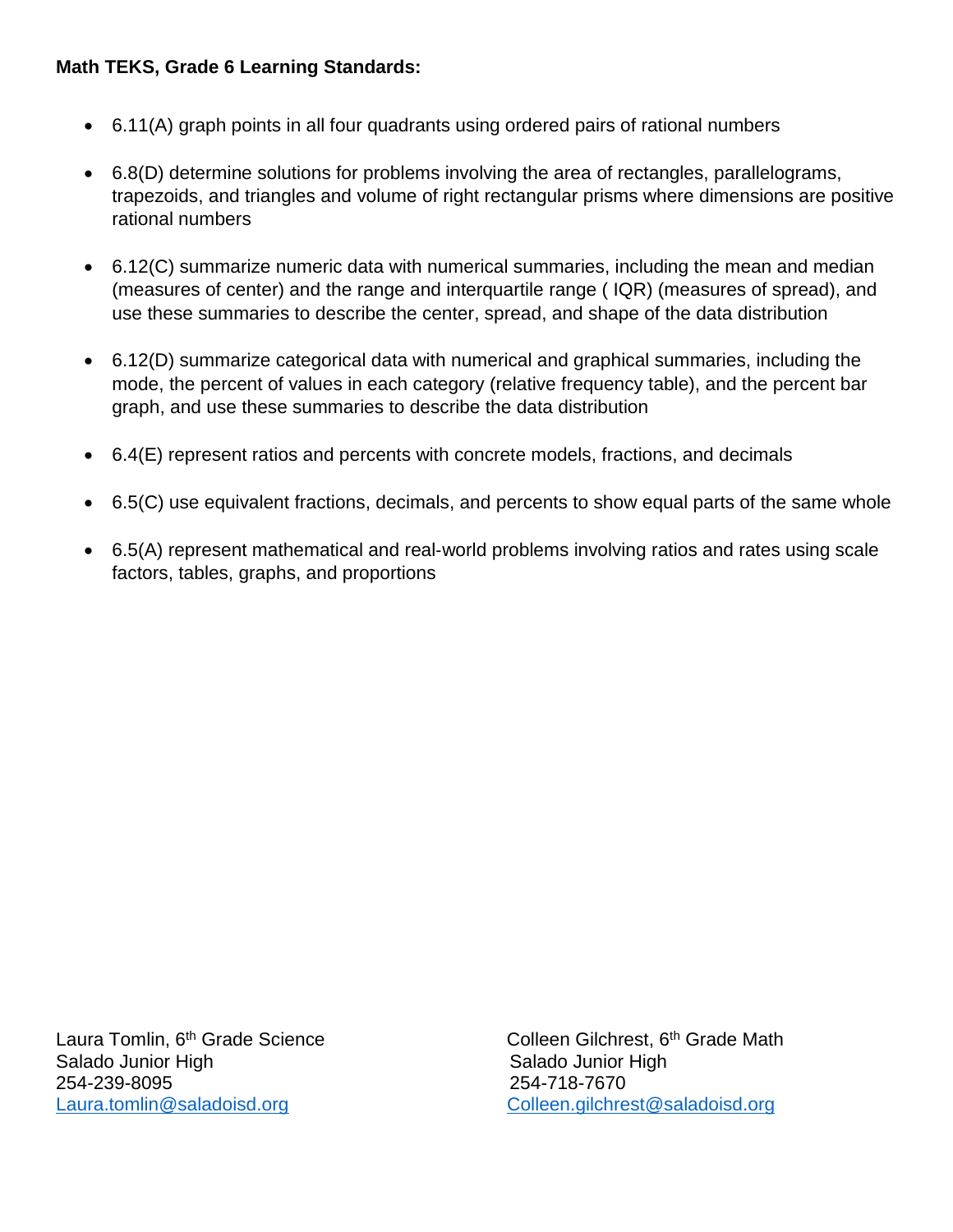### **Magnetism – Locating Magnetic Fields**

**Engage:** NASA's Eyes - Juno spacecraft instrumentation

**Explore:** Design and build a magnetometer to detect magnetic fields.

#### Suggested materials:

Tray – 1 per group of 4, 2 coordinate plane sheets, magnets, iron filings, masking tape, coffee filters, paper, string, misc. recyclables

#### Challenge criteria:

- Use only the materials provided, unless you have permission from the teacher
- **•** Device may not be more than 30 cm<sup>2</sup> (It can be any shape!).
- Device may not touch the surface of the planet

#### Each team will have:

- 2-3 minutes to discuss materials and possible designs
- 15 minutes to design, test, and redesign your device
- One practice magnet

Once complete, pass magnetometer over tray slowly to detect areas of magnetism.

Highlight perimeter of magnetic fields.

\*\* Remember! Keep something between the filings and the magnet! Investigate the effect of magnetism on the filings. Build in pieces… test as you go. **(This takes kids about 30 minutes)**

### **Explain:**

- How are grids useful for creating maps?
- Why are NASA scientists interested in magnetic fields? What can magnetism tell us about a planet?
- Why does the Earth have a magnetic field?
- Why the Earth's magnetic field is critical for life.

#### **Extend – Mathematics:**

Plot points on a coordinate plane. Calculate the area and perimeter of different shapes. Find mean, median, mode, range, and interquartile range.

#### **Evaluate:**

Maps, Quick Write, Critical Thinking Questions, and Calculations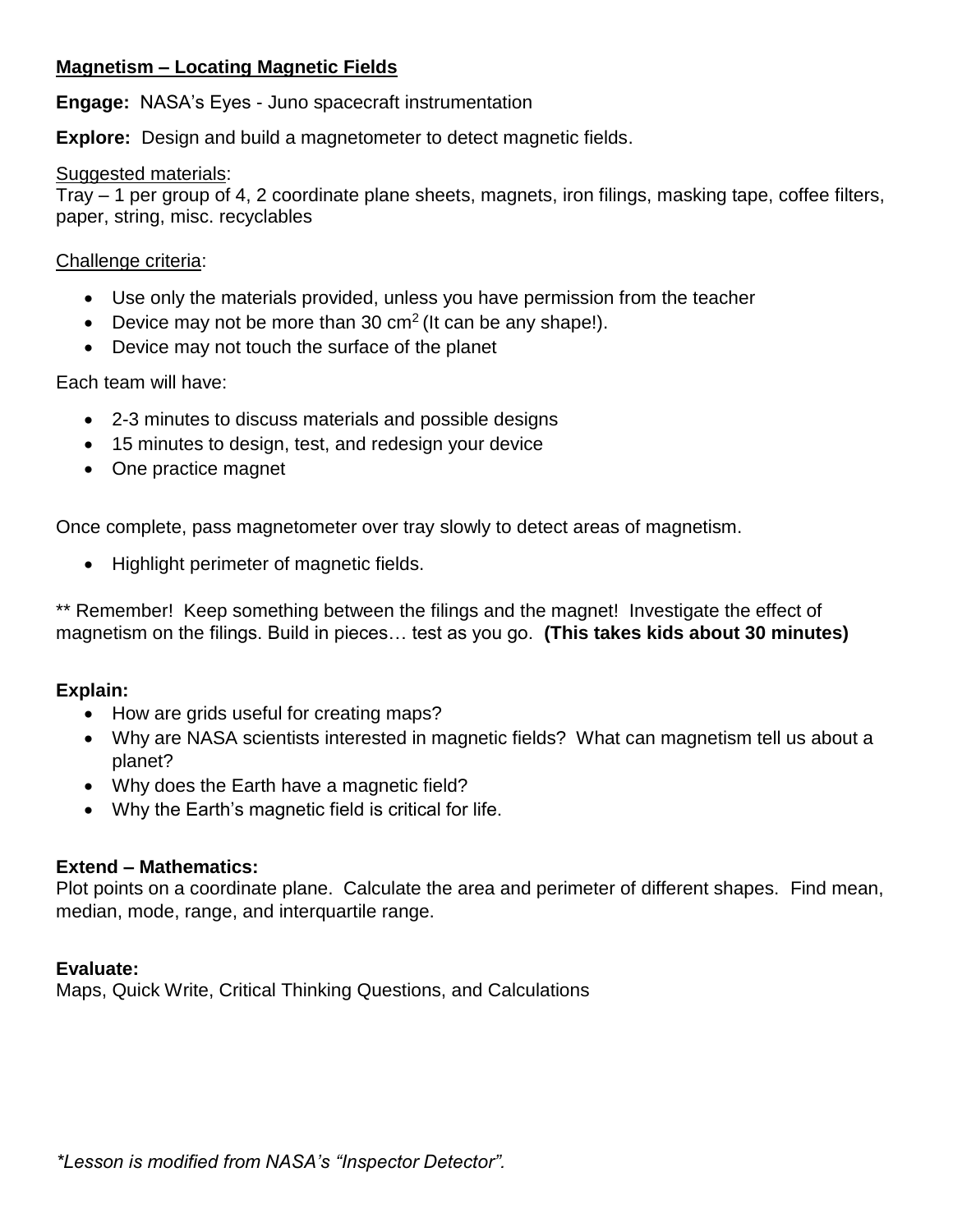# **Topics Covered:**

| Science: | Magnetism<br>Magnetic fields<br>Solar system exploration and techniques                   |
|----------|-------------------------------------------------------------------------------------------|
| Math:    | Coordinate planes, area, perimeter, mean, median, mode, range, and<br>interquartile range |

### **Science TEKS, Grade 6 Learning Standards:**

- 6.2 (A) Plan and implement comparative and descriptive investigations by making observations, asking well-defined questions, and using appropriate equipment and technology.
- 6.2 (B) Design and implement experimental investigations by making observations, asking well-defined questions, formulating testable hypotheses, and using appropriate equipment and technology.
- 6.2 (C) Collect and record data using the International System of Units (SI) and qualitative means such as labeled drawings, writing, and graphic organizers.
- 6.2 (E) Analyze data to formulate reasonable explanations, communicate valid conclusions supported by the data, and predict trends.
- 6.3 (A) In all fields of science, analyze, evaluate, and critique scientific explanations by using empirical evidence, logical reasoning, and experimental and observational testing, including examining all sides of scientific evidence of those scientific explanations, so as to encourage critical thinking by the student.
- 6.3 (B) Use models to represent aspects of the natural world such as a model of Earth's layers.
- 6.3 (C) Identify advantages and limitations of models such as size, scale, properties, and materials.
- 6.8(B) identify and describe the changes in position, direction, and speed of an object when ac ted upon by unbalanced forces
- 6.11(C) Describe the history and future of space exploration, including the types of equipment and transportation needed for space travel